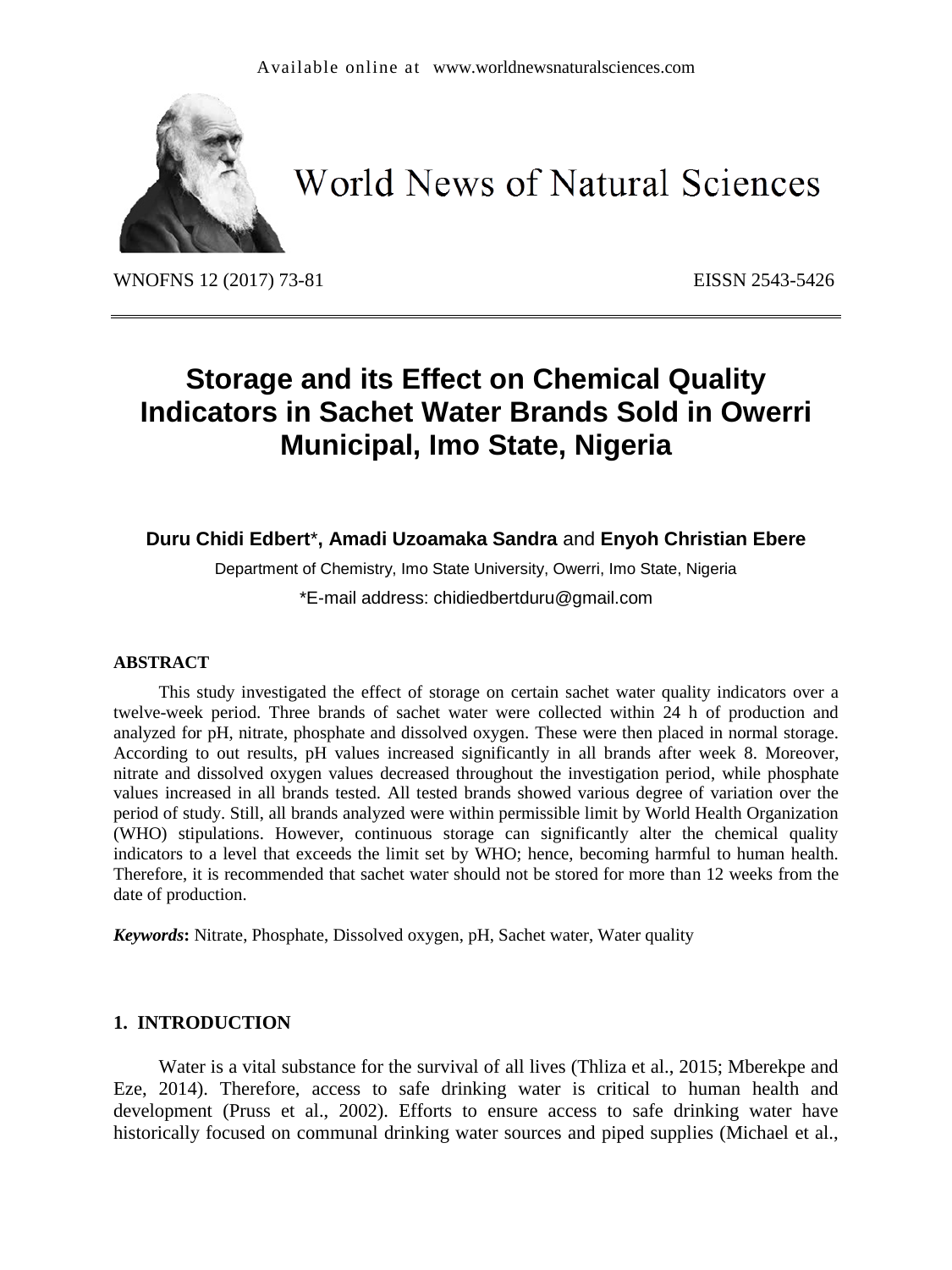2015). However, access to these piped supplies is limited in most cities in Nigeria (Omalu et al., 2010; Sunday et al., 2011). Improving access to safe or potable drinking water can result in tangible benefit to health (WHO, 2006). This in turn has caused increase in production, sales and consumption of packaged water in most countries of the world especially in developing countries (Oyedeji et al*.*, 2010; Mgbakor et al*.*, 2011; and Gangil et al*.*, 2013), thereby causing packaged water (i.e sachet or bottled water) becoming a major source of drinking water.

Sachet water can be referred to as ready to drink packed and machine-sealed water (Adiotomre and Agbale, 2015**)**. They are commonly referred to as "pure water" by many of the locals in Nigeria. Sachet water is also sold in hand filled, hand-tied plastic bags. This is locally referred to as "ice-water". The water is the most widely consumed liquid for both the rich and poor in Nigeria because it is relatively cheap, readily available and an easy alternative to the bottled brand. Sachet water production in Nigeria is regulated by the National Agency for Foods and Drugs Administration and Control (NAFDAC). The agency ensures that productions and product meet required standards for clean and safe drinking water. However, sachet water is not completely sterile and may not be entirely free of all infectious microorganisms (Sunday et al., 2011). The contamination of sachet water could be due to the source of water. Most of the water used for production is obtained from ground water. The ground water could be polluted through percolation of harmful physical, biological and chemical constituents (e.g. fine suspended matter, faecal coliform and fluoride) through soils (Enyoh et al., 2017). Another source of contamination of sachet water is poor treatment, packaging materials, dispensing in packaging material and closure (Omalu et al., 2010). In Nigeria, sachet water is often stored at temperature that is unfavourable for the water quality. Prolonged storage can grow total aerobic heterotrophic bacteria to levels that may be harmful to humans (Warburton et al., 1992). Many common and widespread health risks have been found to be associated with drinking water in developing countries, a large percentage of which are of biological origin.

Several studies have been carried out on water quality of varying degrees and coverage. These studies have considered chemical quality of the water, microbiological quality, physical quality and some on the radiological contaminations of the water (Obiri-Danso et al*.,* 2003; Orisakwe et al., 2006; Kwakye-Nuako et al., 2007; Ajayi et al., 2008; Dada, 2009; Oluwafemi and Oluwole 2012; and Ackah et al., 2012). Sunday et al., (2011), investigated the effect of storage on the physicochemical status and bacteriological quality of sachet water produced in Port Harcourt, Nigeria for a period of four months and results of the experiment indicate that 60 % of the brands analyzed met the WHO guideline limit for drinking when stored at ambient temperature within four week period. However, storage beyond this period led to diminished aesthetic quality of sachet water and increased proliferation of bacteria to a level deleterious to human health. Also in the study, chemical parameters of the water were altered significantly over the study period. Abudu et al., (2013) carried out a study on the changes in the physicochemical properties of stored water on weekly and monthly basis for a period of three months. Their results indicated that there was no significant difference ( $p > 0.05$ ) in the physicochemical parameters for the sachet water under the different storage conditions over the period. Handling and level of hygiene in production areas are possible reasons for these observations.

There is paucity of data as well as published work on the effect of storage on sachet water quality. This study will build on the existing works by assessing the storage effect on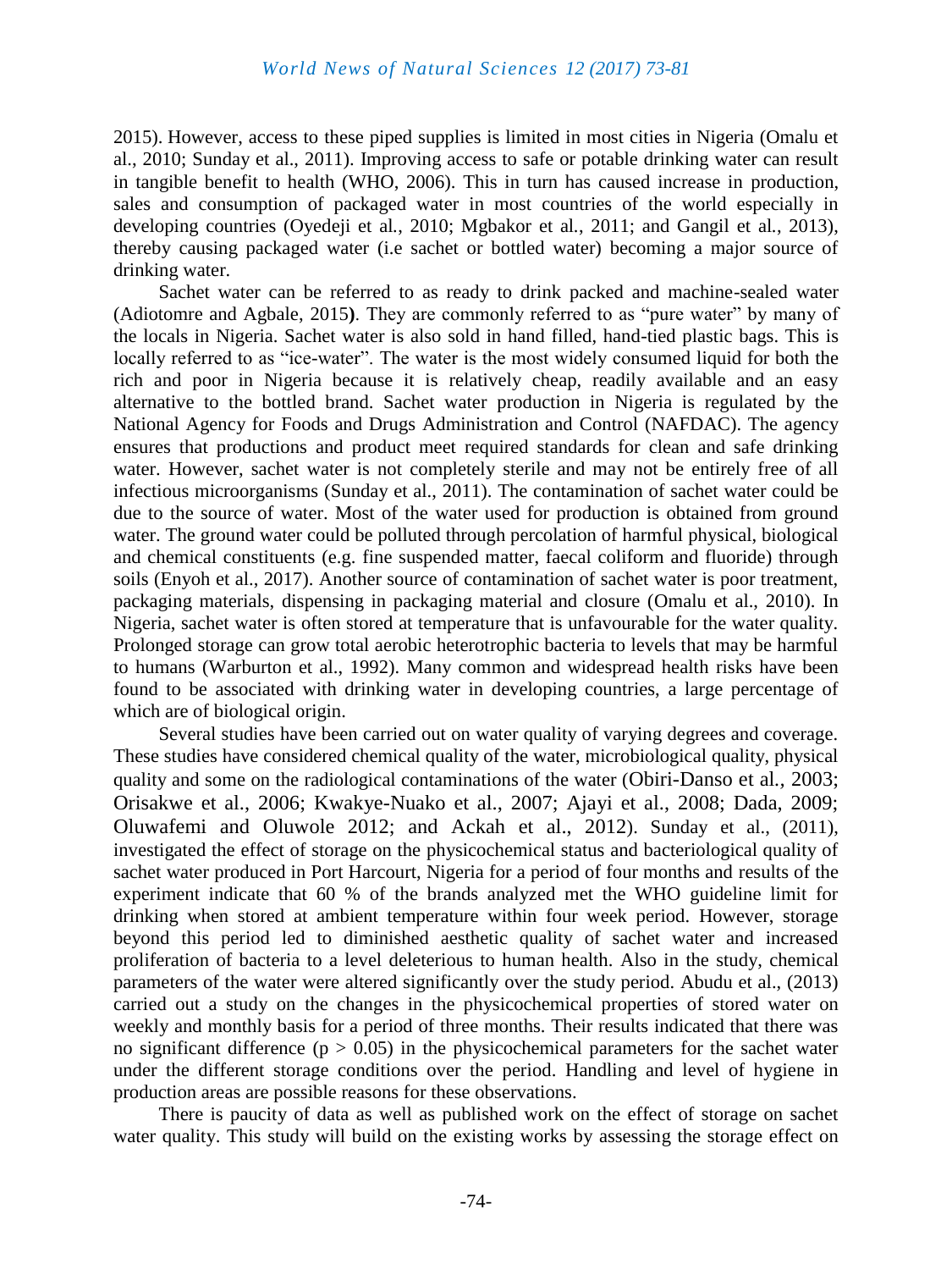sachet water quality produced and sold in Owerri municipal. It will determine the level of selected chemical quality indicators that are dependent on microbial density in water over a three month period.

# **2. MATERIAL AND METHODS**

#### **2. 1. Study Area**

Owerri, the capital of Imo State of Nigeria lies between 4°55'N and 5°35'N, and between 6°35'E and 7°30'E parallels. Three popular water-packaging companies whose sachet water brands are sold in Owerri Municipal, Imo state were selected for this study. These companies include: Apex sachet water from Auspex, Umuguma, Owerri (Sample A), Alvana sachet from Alvana, Alvan Ikoku Federal College of Education, Owerri (Sample B) and Domino water from Domino, Ikenegbu layout, Owerri (Sample C).

### **2. 2. Sample collection and preparation**

The samples were collected (three packs per brand) within 24 hours of production, transported to the laboratory and tested immediately for pH, phosphates, nitrates and dissolved oxygen. For each brand, 50 mL of water was collected separately from three randomly selected sachets from each of the three packs and mixed thoroughly in a beaker. The water samples were tested for the stated parameters. This procedure was repeated weekly over a 12 week period.

#### **2. 3. Instrumentation**

The pH of the samples was determined using a pH meter (Checker Plus pH meter by Hanna Instruments). Nitrate, phosphate and dissolved oxygen in sachet water samples were determined by photometry (Hannah Multiparameter Bench Photometer HI 83200).

# **2. 4. Data Analysis**

Mean values of data for the twelve weeks were obtained for the four parameters tested. The minimum, maximum, ranges, standard deviations and coefficient of variation were determined for each brand. A time-series plot was used to show the variations over the study period.

# **3. RESULTS AND DISCUSSION**

The pH values of the sachet water samples are presented in Figure 1. The pH values varied from 7.26-8.06 with mean of 7.67 in sample A. Sample B recorded pH values ranging from 7.37-7.88 with mean 7.60 while Sample C ranged from 6.85-7.69 with mean of 7.41 throughout the investigation period. These values were well within the NAFDAC (6.3-8.5) and WHO limits (6.5-8.5). WHO limits are aimed at reducing corrosion in metal pipes (WHO, 2011), and thus may not be relevant to sachet water (Michael et al., 2015). However, bacterial population growth in water is significantly related to pH. Prescott et al. (1999) stated that microorganisms frequently change the pH of their own habitat by producing acidic or basic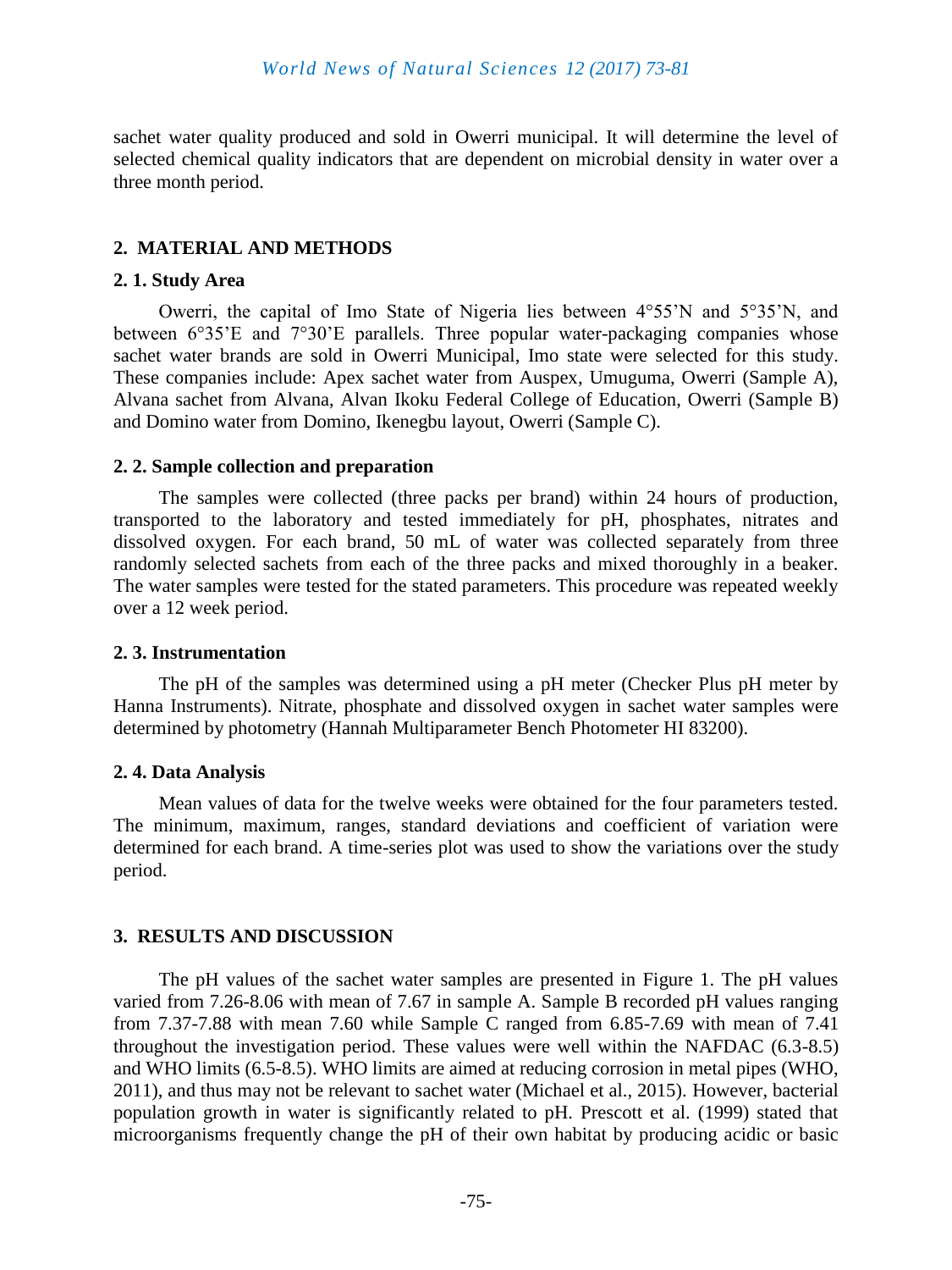metabolic wastes. Observed increases in pH in this study could be attributed to the production of basic metabolic wastes by increasing bacterial population. Drinking water with high pH could lead to the condition known as alkalosis. Alkalosis can cause arrhythmia or irregular heartbeats, imbalanced electrolyte levels and coma.



Figure 1. Changes in pH over 12 week period



**Figure 2.** Changes in Phosphate concentration over 12 week period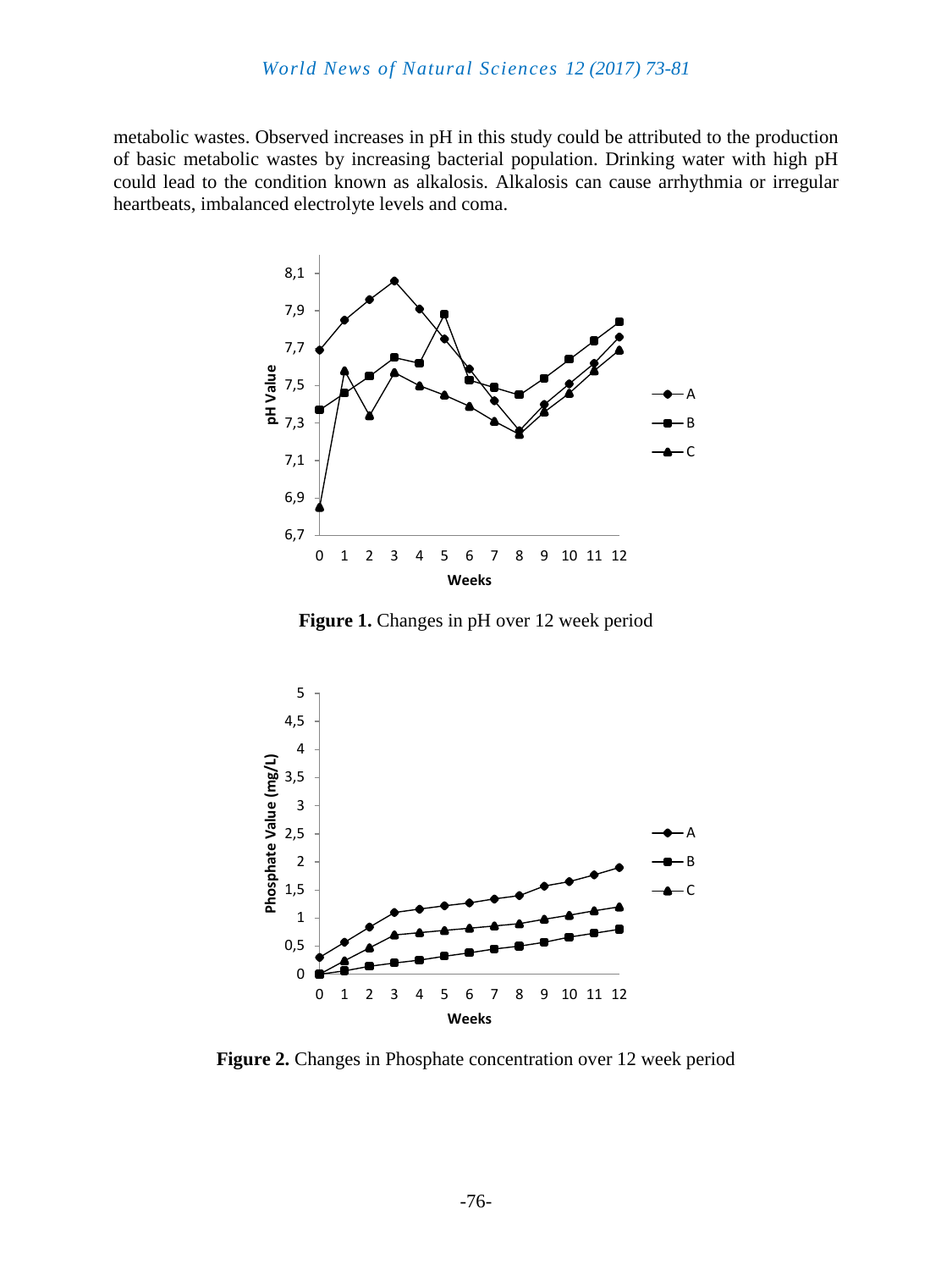Changes in phosphate levels in the studied samples are presented in Figure 2. The values of phosphate ranged from 0.3-1.9 mg/L, 0-0.8 mg/L and 0-1.2 mg/L in samples A, B and C respectively. The mean values were in the order A  $(1.24) > B (0.39) > C (0.76)$ . These values were below the permissible limit of 5 mg/L set by WHO. Phosphate values increased throughout the investigation period. These suggest that further storage will cause further increase in the phosphate levels. Sunday et al., (2011) also obtained increasing phosphate level in sachet water studied over 16 weeks in Port Harcourt Metropolis. This could be attributed to microbial death and accumulation of metabolic waste (Prescott et al., 1999). Phosphates are not toxic to humans or animals unless they are present in very high levels. Digestive problems could also occur from extremely high levels of phosphate.

Nitrates in human systems can interfere with the ability of the red blood cells to transport oxygen and may cause difficulty in breathing. Nitrate values obtained for the sachet ranged from 16.1-25.9 mg/L, 0.6-8.8 mg/L and 4.4-8.1 mg/L in samples A, B and C respectively, averaging A (20.91 mg/L) > C (6.67 mg/L) > B (2.57 mg/L). The values were below the permissible limit set of 40 mg/L by WHO. Over the study period, a general decrease in the nitrate levels was observed. Microorganisms utilize nitrate for growth and reproduction (Prescott et al., 1999), and their presence in the studied samples could be the cause for continual decrease in the nitrate levels over the study period.



**Figure 3.** Changes in Nitrate concentration over 12 week period

Dissolved oxygen is an important factor in the chemistry and microbiology of water. The dissolved oxygen values obtained for the sachet water samples over the study period are presented in Figure 4. The dissolved oxygen values ranged from 6.6-7.0 mg/L, 7.0-7.2 mg/L and 7.0-7.6mg/L in samples A, B and C respectively. The mean values were in the order C  $(7.25)$  > B  $(7.09)$  > A  $(6.82)$ . There was a general decrease in dissolve oxygen in sachet water samples over the study period. This is similar to result obtained by Sunday et al. (2011), who stated that the decrease is an indication of possible bacterial respiration of organic materials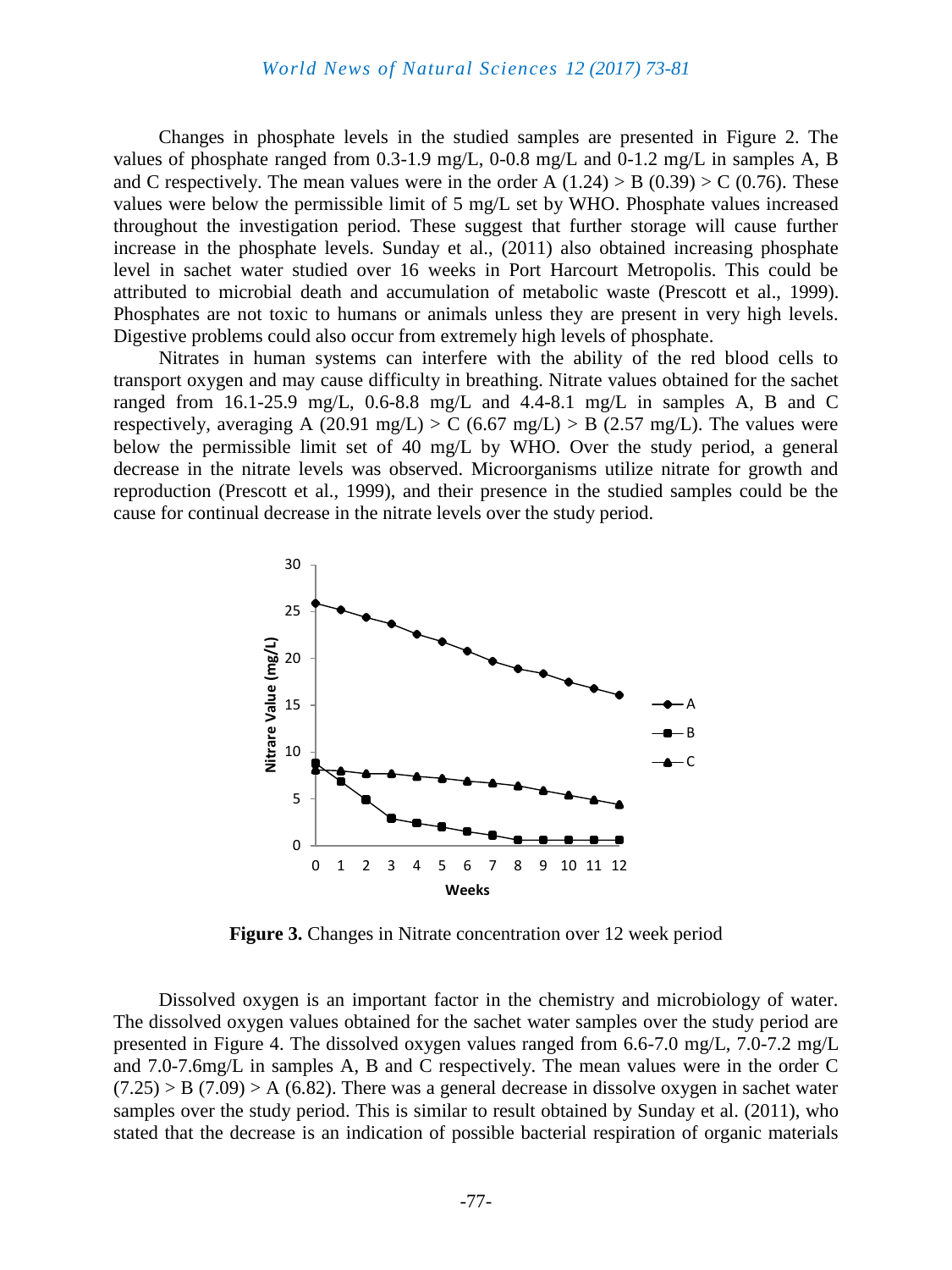by the bacterial flora of the sachet water samples tested. In addition, there is a tendency for the level of dissolved oxygen to fall with time indicating possible microbial respiration of organic materials amongst other reasons (WHO 1996). However, the dissolved oxygen over the period of study was within the permissible limit of 5-8 mg/L set by WHO.



**Figure 4.** Changes in Dissolved oxygen concentration over 12 week period

Statistical analysis of quality indicators in the sachet water samples are presented in Table 1.

| Parameter        | <b>Quality Indicators</b> |          |             |             |          |             |                |          |             |                            |          |             |
|------------------|---------------------------|----------|-------------|-------------|----------|-------------|----------------|----------|-------------|----------------------------|----------|-------------|
|                  | pH                        |          |             | Phosphate   |          |             | <b>Nitrate</b> |          |             | <b>Dissolved</b><br>Oxygen |          |             |
|                  | $\mathbf A$               | $\bf{B}$ | $\mathbf C$ | $\mathbf A$ | $\bf{B}$ | $\mathbf C$ | A              | $\bf{B}$ | $\mathbf C$ | $\mathbf A$                | $\bf{B}$ | $\mathbf C$ |
| Minimum<br>Value | 7.26                      | 7.37     | 6.85        | 0.30        | 0.00     | $0.00\,$    | 16.10          | 0.60     | 4.40        | 6.60                       | $7.00\,$ | $7.00\,$    |
| Maximum<br>Value | 8.06                      | 7.84     | 7.69        | 1.90        | $0.80\,$ | 1.20        | 25.90          | 8.80     | 8.10        | $7.00\,$                   | 7.20     | 7.60        |

**Table 1.** Statistical Analysis of Quality Indicators in Sachet Water Samples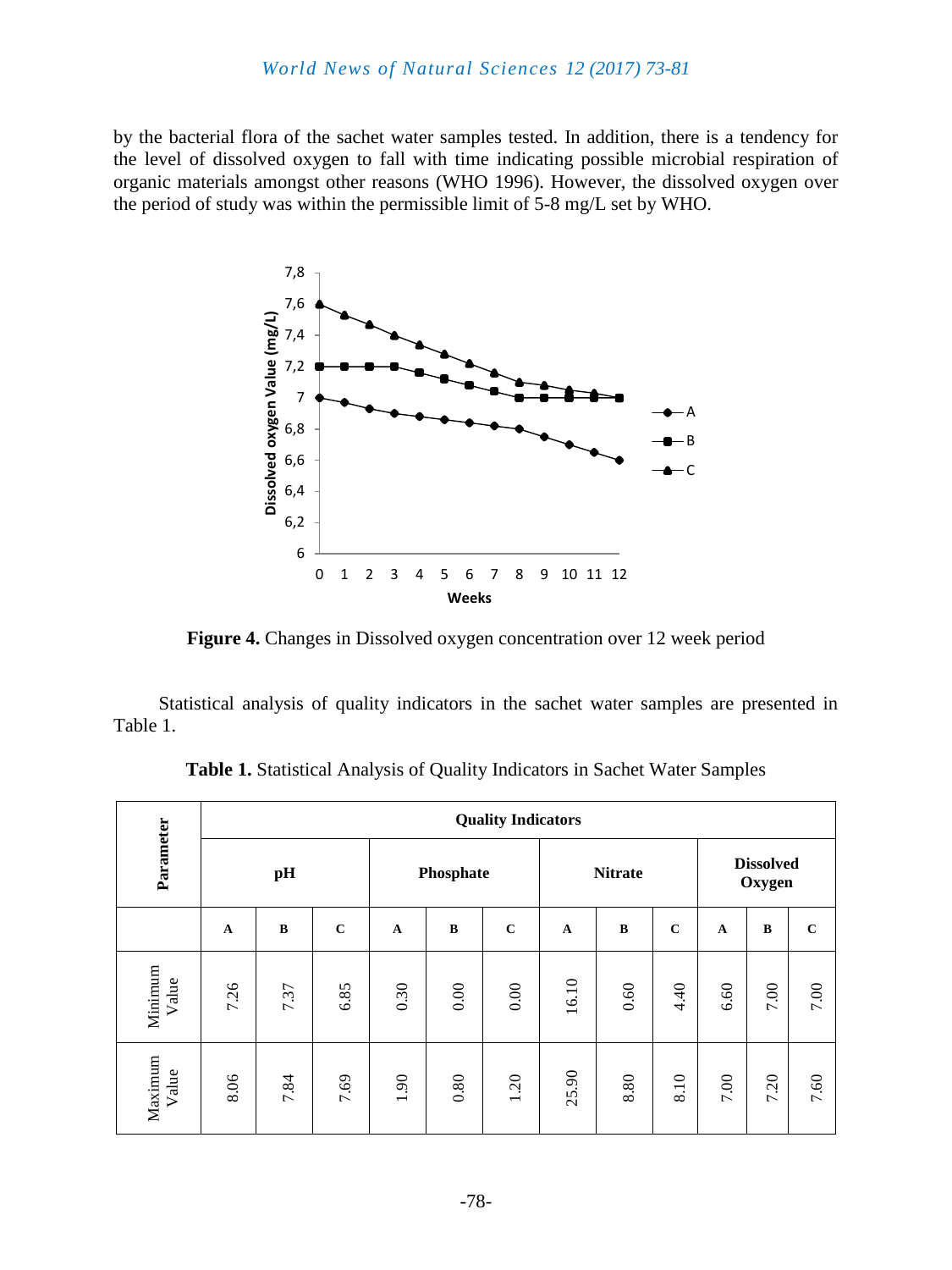| Coefficient of<br>Variance (%) | 3.12      | 1.97      | 2.83          | 37          | 66.7      | 46.05     | 15.78     | 103.89      | 17.99       | 1.76  | 1.26      | 2.76      |
|--------------------------------|-----------|-----------|---------------|-------------|-----------|-----------|-----------|-------------|-------------|-------|-----------|-----------|
| Deviation<br>Standard          | 0.24      | 0.15      | 0.21          | 0.46        | 0.26      | 0.35      | 3.30      | 2.67        | 1.20        | 0.12  | 0.09      | 0.20      |
| Mean                           | 7.67      | 7.60      | 7.41          | 1.24        | 0.39      | 0.76      | 20.91     | 2.57        | 6.67        | 6.82  | 7.09      | 7.25      |
| Range                          | 7.26-8.06 | 7.37-7.88 | $6.85 - 7.69$ | $0.3 - 1.9$ | $0 - 0.8$ | $0 - 1.2$ | 16.1-25.9 | $0.6 - 8.8$ | $4.4 - 8.1$ | 6.6-7 | $7 - 7.2$ | $7 - 7.6$ |

The descriptive statistics was done to describe meaningful and provide a summary of data without listing every value of the data set. The minimum and maximum value is the smallest and largest value respectively in the data set. The standard deviation is a quantity expressing how much the members of a group differ from the mean value for the group. The Coefficient of Variance measures dispersion of a probability distribution or frequency distribution. In other word, it is useful in comparing the degree of variation from data series to another. They were categorized as little variation (CV  $\%$  < 20), moderate variation (CV  $\%$  = 20-50) and high variation (CV  $\% > 50$ ) (Verla et al, 2015). From table 1, samples A, B and C showed little variation over the period of study for pH and dissolved oxygen, indicating low dispersion of data from week 0 to week 12. Samples A (37 %) and C (46.1 %) showed moderate variation for phosphate while B (66.7 %) showed high variability. Samples A and C showed little variation in nitrate levels over the study period, while sample B had a high level of variation indicating rapid microbial activity in the product.

#### **4. CONCLUSIONS**

The present study has revealed that storage of sachet water at room temperature over long periods can lead to significant alteration in chemical quality indicators to a level that exceeds limit set by World Health Organization thereby becoming harmful to human health. It is recommended that sachet water should not be stored for more than 12 weeks from the date of production. Standardized method of storage of sachet water should be developed to improve its shelve-life. Periodic sanitary inspection of sachet water factories by the regulatory bodies is very necessary to ensure conformity. Also, NAFDAC should enforce the inclusion of expiry date of sachet water products which is often not stated on the packaging materials.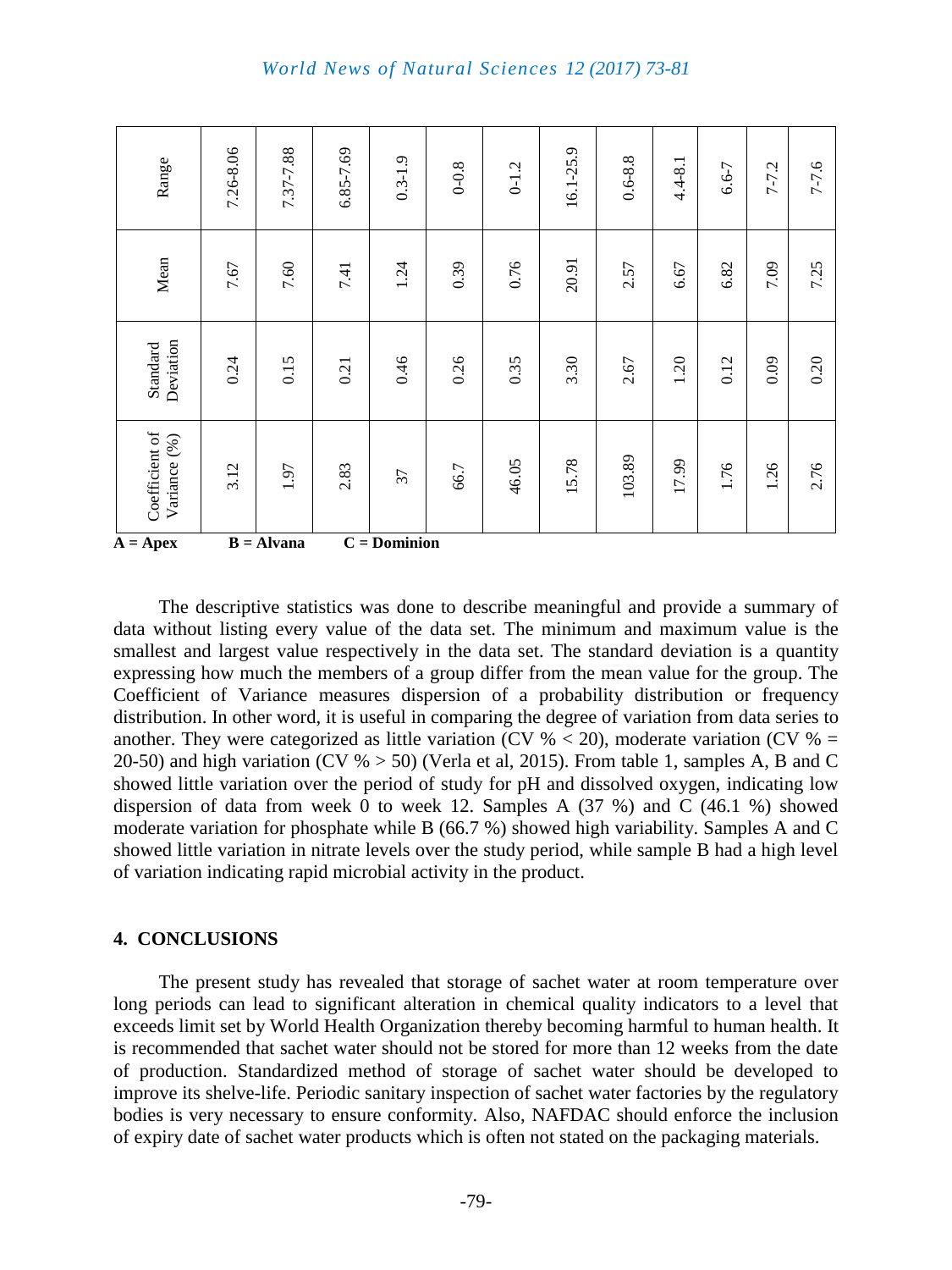# **References**

- [1] Abudu B.D., Samuel J.C., and Mark O.A., Effect of storage on the quality of sachetvended water in the Tamale metropolis, Ghana. *Journal of Environmental Protection* 4 (2013) 629-637
- [2] Ackah M., Anim A., Gyamfi E., Acquah J., Nyarko E., Kpattah L., Assessment of the quality of sachet water consumed in urban townships of Ghana using physicochemical indicators: A preliminary study. *Advances in Applied Science Research* 3(4) (2012) 2120-2127
- [3] Ajayi A., Sridhar M., Adekunle L., Oluwande P., Quality of packaged waters sold in Ibadan, Nigeria. *African Journal of Biomedical Research* 11(3) (2008) 251-258.
- [4] Ajayi O., Adesida G., Radioactivity in some sachet drinking water samples produced in Nigeria*. Iranian Journal of Radiation Research* 7(3) (2009) 151-158
- [5] APHA, Standard methods for the examination of water and wastewater.  $20<sup>th</sup>$  Edition, American Public Health Association, American Water Works Association, Water Environment Federation. United Book Press, Inc., USA 1998.
- [6] Dada A., Sachet water phenomenon in Nigeria: Assessment of the potential health impacts. *African Journal of Microbiology Research* 3(1) (2009) 15-21
- [7] Enyoh, C.E., Ihionu E.A., Verla A.W. and Ebosie P.N., Physicochemical parameter of palm oil and soil from Ihube community, Okigwe, Imo State Nigeria. *International Letters of Natural Sciences* 62 (2017) 35-43
- [8] Gangil R., Tripachi R., Patyal A., Dutta P. and Mathur K.N., Bacteriological evaluation of packaged bottled water sold at Jaipur city and its public health significance. *Veterinary World* 6 (2013) 27-30
- [9] Kwakye-Nuako G., Borketey P., Mensah-Attipoe I., Asmah R., Ayeh-Kumi P., Sachet drinking water in Accra: the potential threats of transmission of enteric pathogenic protozoan organisms. *Ghana Medical Journal* 41(2) (2007) 62-67
- [10] Mgbakor C., Ojiegbe G.C., Okonko I.O., Odu N.N., Alli J.A., Nwaze J.C. and Onoh C.C., Bacteriological evaluation of some sachet water on sales in Owerri metropolis, Imo State, Nigeria. *Malaysian Journal of Microbiology* 7 (2011) 217-225
- [11] Michael B.F., Ashley R.W., Mohammed F.J., George S., Robert E.S.B., and Jamie K.B., Microbiological and chemical quality of packaged sachet water and household stored drinking water in Freetown, Sierra Leone. *PLoS One* 10(7) **(**2015) 1-17
- [12] Obiri-Danso K., Okore-Hanson A., Jones K., The microbiological quality of drinking water sold on the streets in Kumasi, Ghana. *Letters in Applied Microbiology* 37(4) (2003) 334-339
- [13] Oluwafemi F., Oluwole M.E., Microbiological examination of sachet water due to a cholera outbreak in Ibadan, Nigeria. *Open Journal of Medical Microbiology* 2 (2012) 115